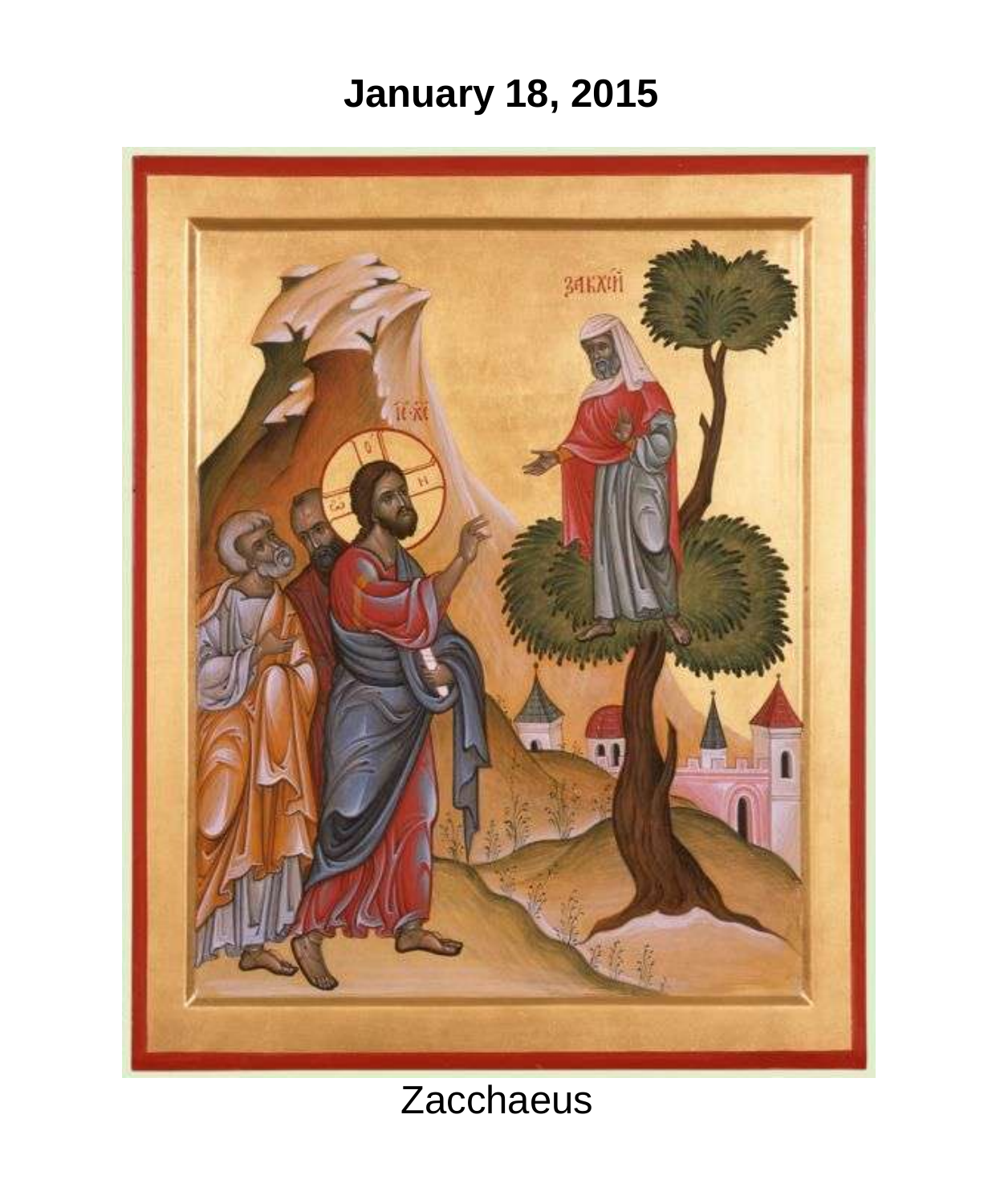

Our Lady of Perpetual Help Byzantine Catholic Church **1837 Alvarado Dr. NE Albuquerque New Mexico 87110 Office: 256-1539 FAX: 256-1787 www.olphnm.org**

**Father Artur Bubnevych, Pastor Rectory: 268-2877 [pastorolph@yahoo.com](mailto:pastorolph@yahoo.com)**

#### **SCHEDULE:**

**Sunday:** Rosary 9:00 am Third Hour 9:30 am Divine Liturgy 10 am

**Saturday**: Great Vespers 5:00 pm

**Weekday:** Wednesday Divine Liturgy, 7 pm Friday Divine Liturgy, 12 noon

**Perpetual Help Moleben** Wednesday 6:30 pm

**Holy Days of Obligation Check the bulletin or call the office**

**OFFICE HOURS:** Monday - Friday: 10 am – 4 pm Thursday & Evenings by appointment.

**Parish Advisory Board Members:**

Dorothy Curl, Dave Dark, Lubomyra Kmetyk, Brian Fitzpatrick, Harry DeLap

**Parish Finance Council Members:** Matthew Blain & Eva Schuler

Welcome to our Church! If you are looking for a spiritual home, contact Father Artur or the office staff for more information. God bless you.

**Father Christopher Zugger (retired) Phone: 256-1787 [Frchris.zugger@gmail.com](mailto:Frchris.zugger@gmail.com) www.frchriszugger.com**

**Confession Schedule (Mystery of Reconciliation):** 9:30-9:50 am on Sundays, after weekday Liturgies, or by appointment with Father

**Mysteries of Baptism/Chrismation/Eucharist:** Must be arranged three months in advance. (Pre-Jordan requirement)

**Mystery of Crowning (Matrimony):** Must be arranged six months in advance (Pre-Cana requirement)

**Anointing of the Sick** on Sundays before hospitalization *For emergencies, call immediately.*

**Eastern Christian Formation Program**: All grades meet every Sunday after Liturgy for 45 minutes

**Theosis:** 2<sup>nd</sup> & 4<sup>th</sup> Thursday 6 pm Potluck Dinner 7 pm Bible Study

**Knights of Columbus** meet the first Monday of the month at 7:00 pm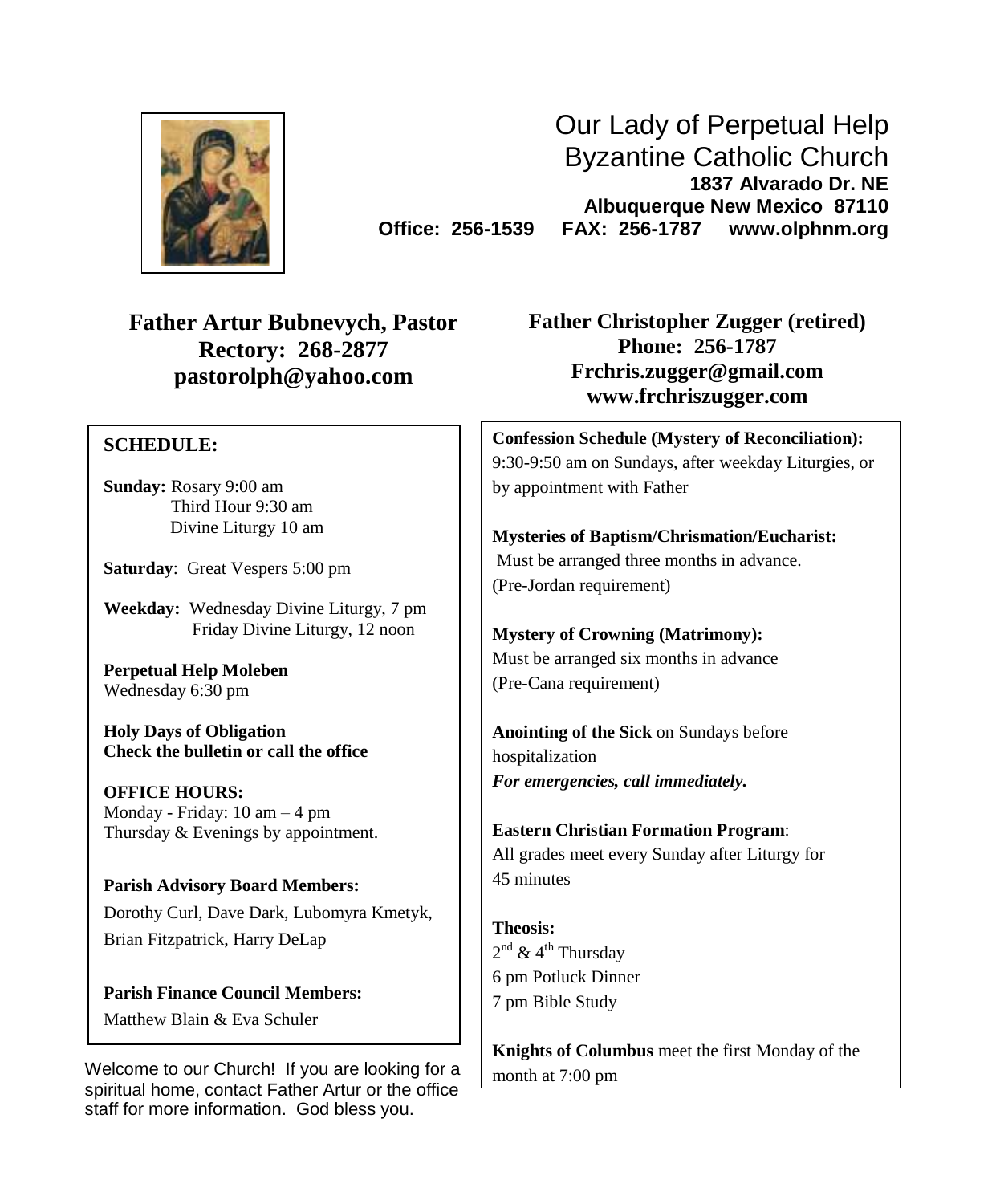# January 18, 2015 Sunday of Zaccheus Epistle: 1 Timothy 4:9-15; Gospel: Luke 19:1-10

| <b>Today</b>                    | $9:30$ am<br>$9:30 - 9:50$ am<br>$10:00$ am                                                                                                                           | <b>Third Hour</b><br>Confessions<br>Divine Liturgy for the People of the Parish<br>Fr. Chris: +Mary Ann Smith by husband Roy                                                       |  |  |  |
|---------------------------------|-----------------------------------------------------------------------------------------------------------------------------------------------------------------------|------------------------------------------------------------------------------------------------------------------------------------------------------------------------------------|--|--|--|
|                                 | Eternal Lamp:                                                                                                                                                         | Sven Svensson 70 <sup>th</sup> birthday blessings by Barbara                                                                                                                       |  |  |  |
| <b>Monday</b><br>Jan. 19        | <b>Macarius Venerable</b><br>Epistle: 1 Peter 2:12-3:9; Gospel: Mark 12:13-17                                                                                         |                                                                                                                                                                                    |  |  |  |
| <b>Tuesday</b><br>Jan. 20       | <b>Euthymius the Great Venerable</b><br>Epistle: 2 Corinthians 4:6-15; Gospel: Luke 6:17-23<br><b>CAFE Meeting at UNM</b><br>$6:15$ pm                                |                                                                                                                                                                                    |  |  |  |
| Wednesday<br>Jan. 21            | <b>Maximus the Confessor Venerable</b><br>1:30 pm<br>6:30 pm<br>7:00 pm                                                                                               | Epistle: 1 Peter 4:1-11; Gospel: Mark 12:28-37<br>NM Rally for Life in Santa Fe<br><b>OLPH Devotions</b><br>Divine Liturgy                                                         |  |  |  |
| <b>Thursday</b><br>Jan. 22      | <b>Timothy - Apostle</b><br>Epistle: 1 Peter 4:12-5:5; Gospel: Mark 12:38-44<br>Potluck dinner<br>$6:00$ pm<br>$7:00 - 8:30$ pm<br><b>THEOSIS Bible Study</b>         |                                                                                                                                                                                    |  |  |  |
| Friday<br>Jan. 23<br>Abstinence | <b>Clement of Ancyra Martyr</b><br>Epistle: 2 Peter 1:1-10; Gospel: Mark 13:1-8<br>12 noon<br>Divine Liturgy<br>Fr. Chris: Birthday Blessings, Elizabeth Di Christina |                                                                                                                                                                                    |  |  |  |
| <b>Saturday</b><br>Jan. 24      | <b>Xenia Venerable</b><br>Epistle: 2 Timothy 2:11-19; Gospel: Luke 18:2-8<br>5:00 pm<br><b>Great Vespers</b>                                                          |                                                                                                                                                                                    |  |  |  |
| Sunday<br>Jan. 25               | <b>Sunday of the Publican &amp; Pharisee</b><br>$9:30$ am<br>$9:30 - 9:50$ am<br>10:00 am<br>Eternal Lamp:                                                            | Epistle: 2 Timothy 3:10-15; Gospel: Luke 18:10-14<br><b>Third Hour</b><br>Confessions<br>Divine Liturgy for the People of the Parish<br>Fr. Chris: Health of Sharif Rabadi<br>Open |  |  |  |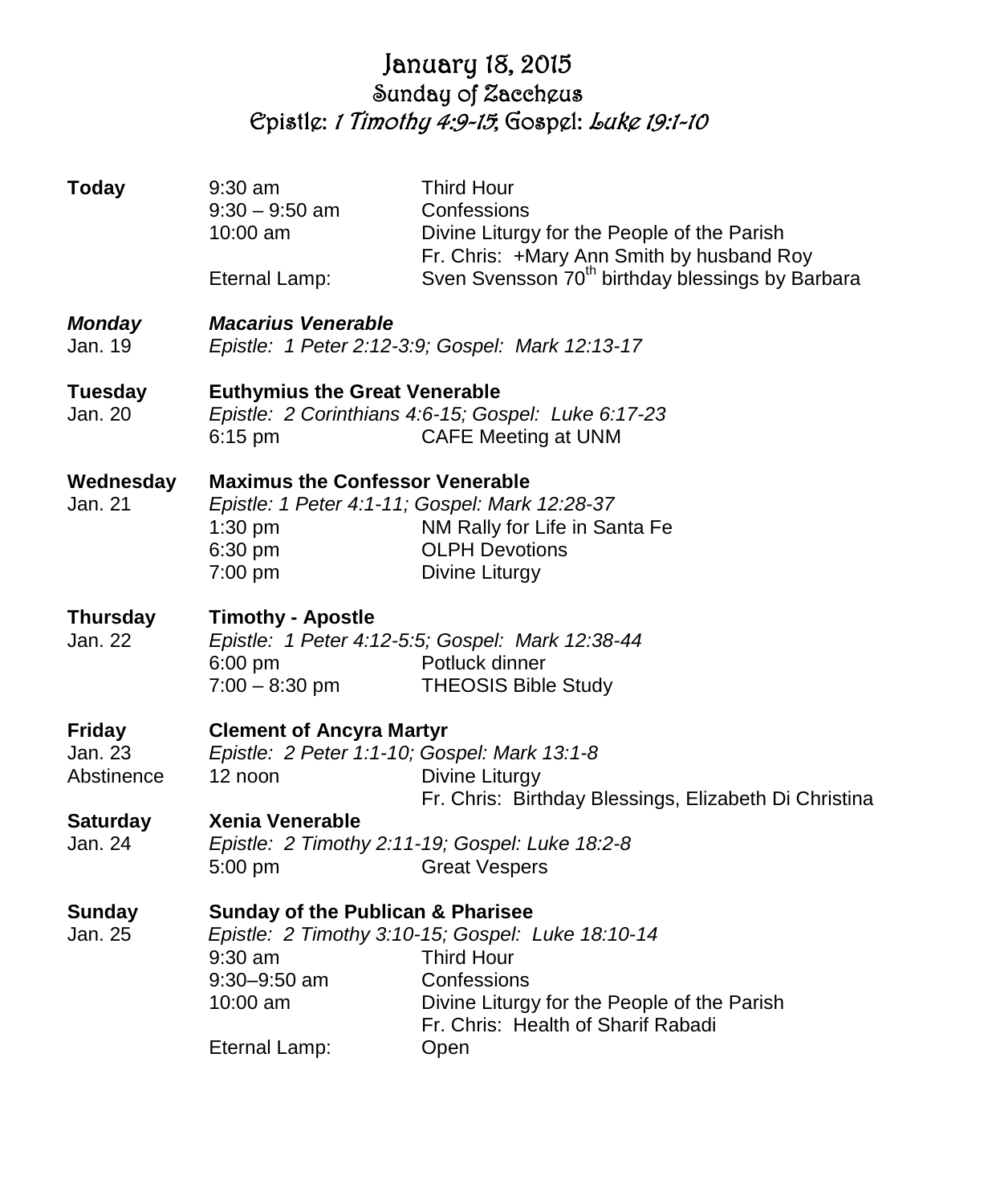#### *Physician and Help of those in sickness, Redeemer and Savior of the infirm; O Master and Lord of all, grant healing to your servants. Be clement, show mercy to those who have sinned much, and deliver them, O Christ, from their Iniquities, that they may glorify Your might divine!*

Fr. George Reamulto Fr. Julian Gnall Fr. Alberto Villalobos Fr. Anthony Romero Fr. James Lane



- Roy Smith Sven & Barbara Svensson Michele Koetter Abraham Haddad Lillian Murphy Stephen Horner Demetrius Yackanich Jenny Ford Marilyn Fore Robert Hasaka Frank & Martha Arden Pricilla Hughes Sharif Rabadi
- Paola Terlaza Henry Zugger John & Margie Disque Phillip Fall Walter Jakymiw Olga Bodnar Frances Brannan John Deflice Kristoff Rajala Jordan Smith Marge Merrills
- Carla Matthes Laura Dominguez Robert Zadel Joseph Koetter Mary Nell Preisler Jackie De Paolis Donny Terry Mary Murphy Lorraine Hubbell Quintin Santamaria & Family Heather Mattax Larry Bennett

Katrina Andersonna to the Blessea v weapon against sin, and for healing. **The Joyful Mysteries** *are said everyday until February 2.* Jackie De Paolis Prayers in honor of and to the Blessed Virgin are a powerful

Marilyn Fore-Family If you recite the Rosary at home, please offer these intentions, and join us on Sunday at 9 am.

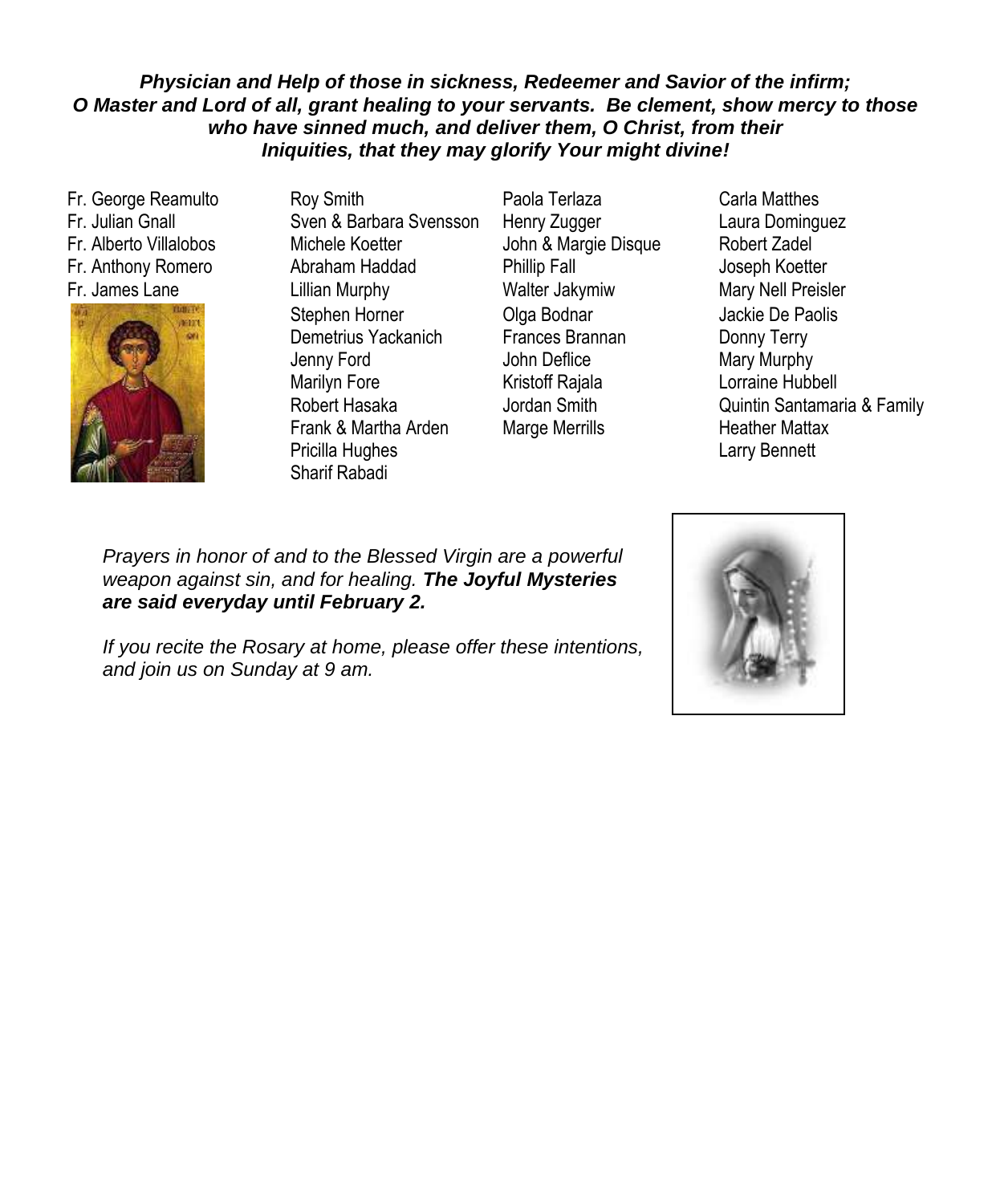#### *Intentions of the Rosary*

**1<sup>st</sup> Decade:** Help for persecuted Catholics, especially in communist and **2<sup>nd</sup> Decade:** Spiritual and physical growth of our parish and the Byzantine Catholic Church **3<sup>rd</sup> Decade**: Increase in vocations to priesthood, diaconate, and consecretive Life to serve the serve the Byzantine Catholic Church **4 th Decade**: Repose of the souls who have no one praying for them **5 th Decade**: Peace in Ukraine and the Middle East



**Universal**: That those from diverse religious traditions and all people of good will may work together for peace.

**Evangelization**: That in this year dedicated to consecrated life, religious men and women may rediscover the joy of following Christ and strive to serve the poor with zeal.

*Those who recite the Akathist to the Mother of God or the Rosary of the Virgin Mary receive a partial indulgence when they do so in private, plenary indulgence when they do so as a group*

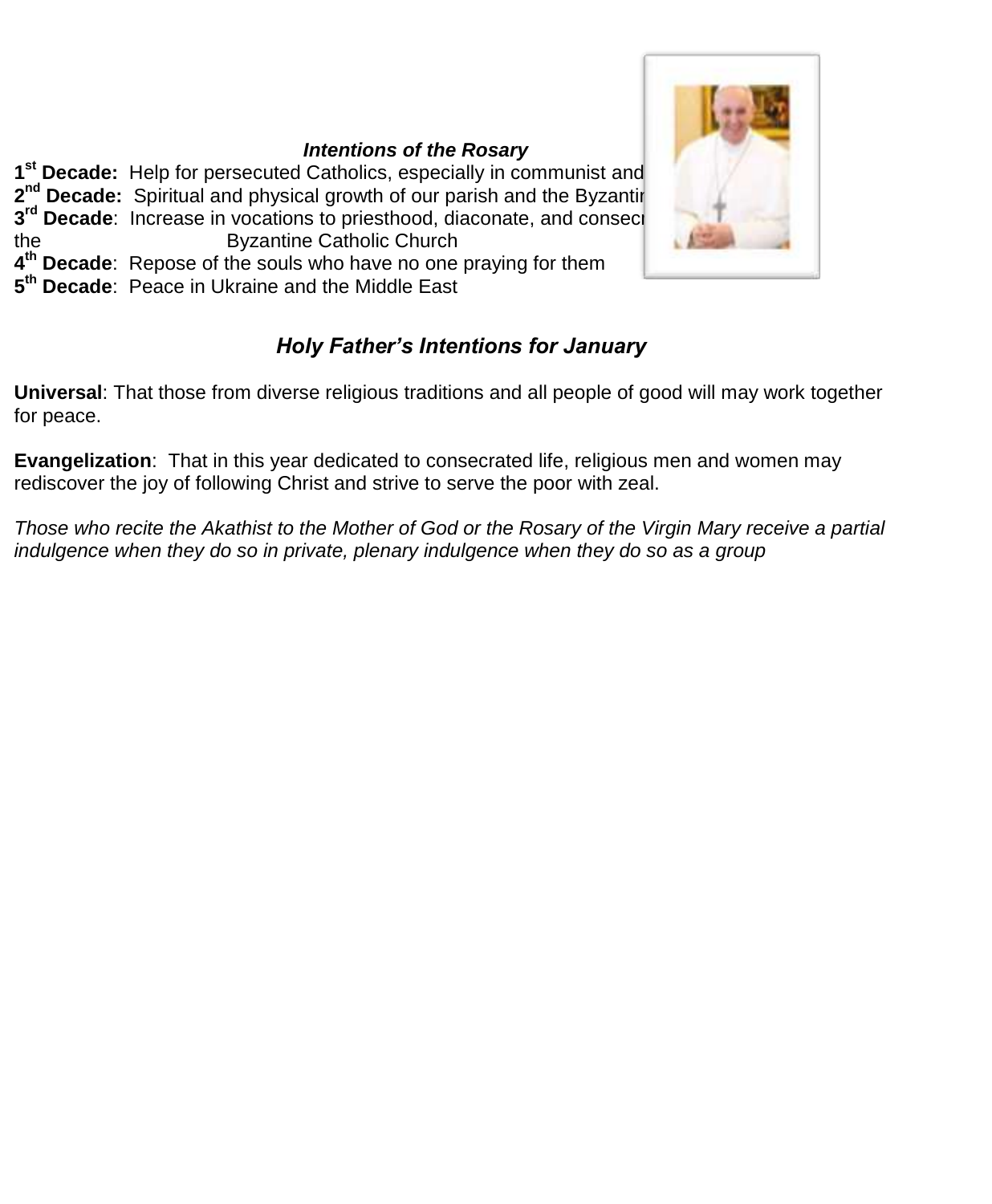### **VOCATION ICON** *Today: Gloetzner Next Sunday: Donlin*



*"The family is where we are formed as people. Every family is a brick in the building of society."*



**Thank you** to all who contributed to the Pancake Breakfast last Sunday to help Ashley Garcia pay for her tuition for Natural Family Planning training. She will be our first parishioner to become an NFP practitioner, fully in accord with Catholic teaching, and will work with couples to help them become closer to each other while planning for children. Please pray for her and husband Gabriel as they pursue this ministry.

**The Knights of Columbus** will be doing the weekly cleaning of the entire building every Saturday. They had their orientation last Saturday led by Kendrick Sena

| <b>Date</b> | Reader        | Trojca | Greeter       | Host  |
|-------------|---------------|--------|---------------|-------|
| 1/25        | Michael Wells | Open   | Irene Bradley | Jilek |
|             |               |        | Luba Kmetyk   |       |

#### **Barbara's Hall Report:**

Thanks to our Knights of Columbus Council for serving a great pancake breakfast. They had bacon, eggs and lots of pancakes. All the proceeds went to help Ashley Garcia with her NFP classes. They cleaned the kitchen and hall very nicely.

Please sign up for future socials!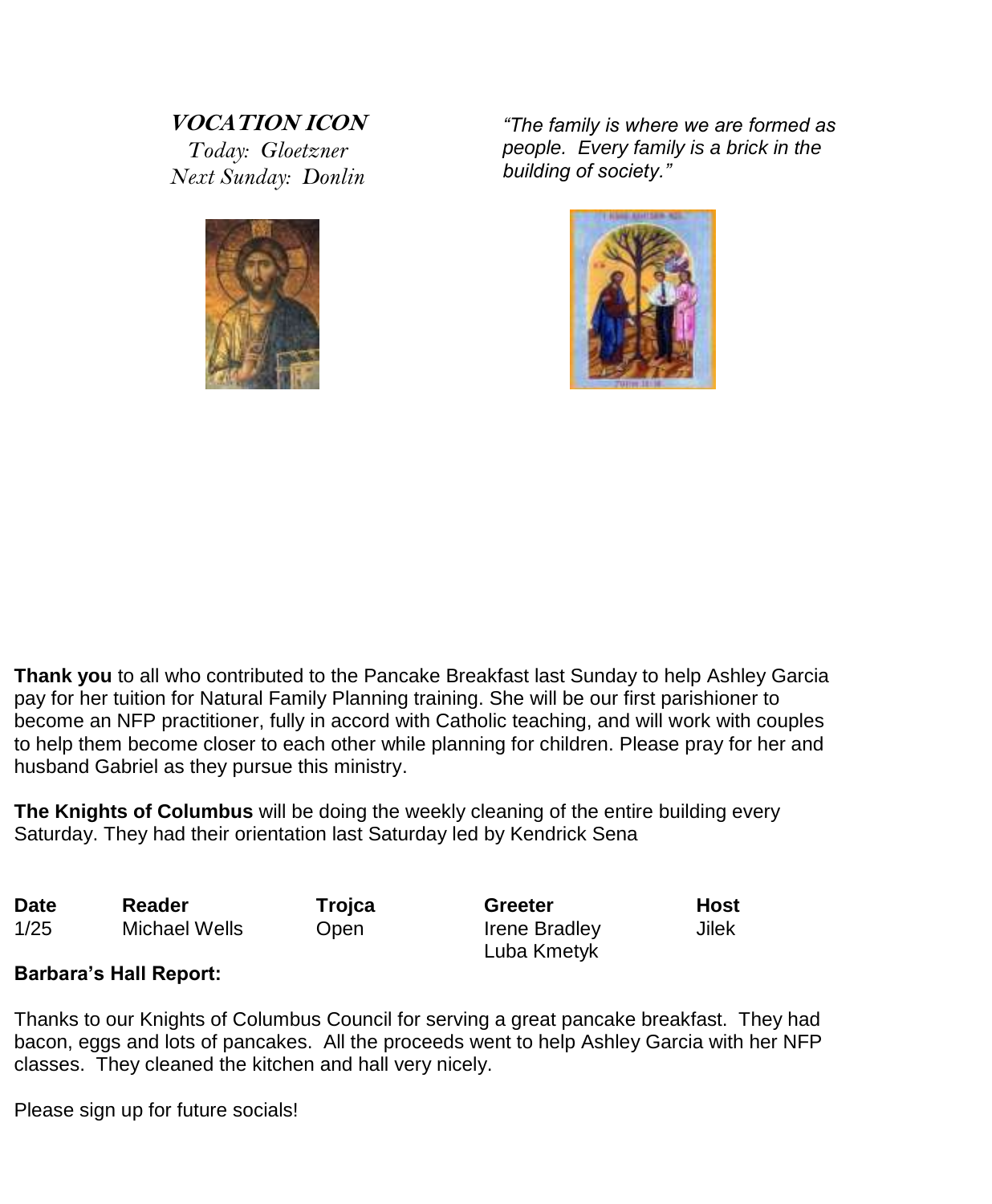**CAFE** will begin on Tuesday, January 20, at the Student Union Building at UNM on the 3rd floor in the Santa Ana room.\* All UNM students, faculty, and staff are welcome. We meet at 6:15 pm for prayer, then a presentation on a Catholic teaching or practice. Evening prayer follows after the question and answer session, and we wrap it up with socializing and depart by 8:30 pm.

If you know someone studying or working at UNM, please pass this along to them! *\*Out of all the rooms upstairs, UNM gave us the one dedicated to the mother of Our Lady! How cool is that?*

**Annual ART OF DEVOTION exhibit** at the Peyton-Wright Gallery in Santa Fe, featuring a splendid collection of Spanish Colonial religious art from across Latin America: paintings, altar pieces, statues; also European Old Masters, Russian icons, and a very rare collection of New Mexican retablos and bultos:

Monday-Saturday, 9:30 am - 5 pm. The gallery is at 237 East Palace Avenue, at the corner of Paseo de Peralta, (800) 879-8898, [http://peytonwright.com/.](http://peytonwright.com/)

# Byzantine Book & Gift Shop

**Eastern Christians and Their Churches** by Father Steven Hawkes-Teeples, S.J., \$2

**A Guide for the Domestic Church,**  Eparchy of Newton, \$18

**The Divine Liturgy**, \$15

*Your purchases support ministries of our parish, and help us to but new stock that will continue to educate minds and lift up souls in prayer!*

**House for rent** very close to the church at 1911 Palomas Drive NE - 3 houses north of Aspen Drive NE. Two bedrooms, 1 bath, garage, \$1100 per month, high efficiency washer/dryer, water and trash included, 1 year lease; available in February. Email owner at 1911palomas@gmail.com.

#### **Christ Is Born! Glorify Him!**

Bishop Milan Sasik praying with the names sent for the Christmas Card project, at the church of Saint Stephen, Khust, Transcarpathia Oblast, Ukraine.

Thank you from the Mission Society volunteers!

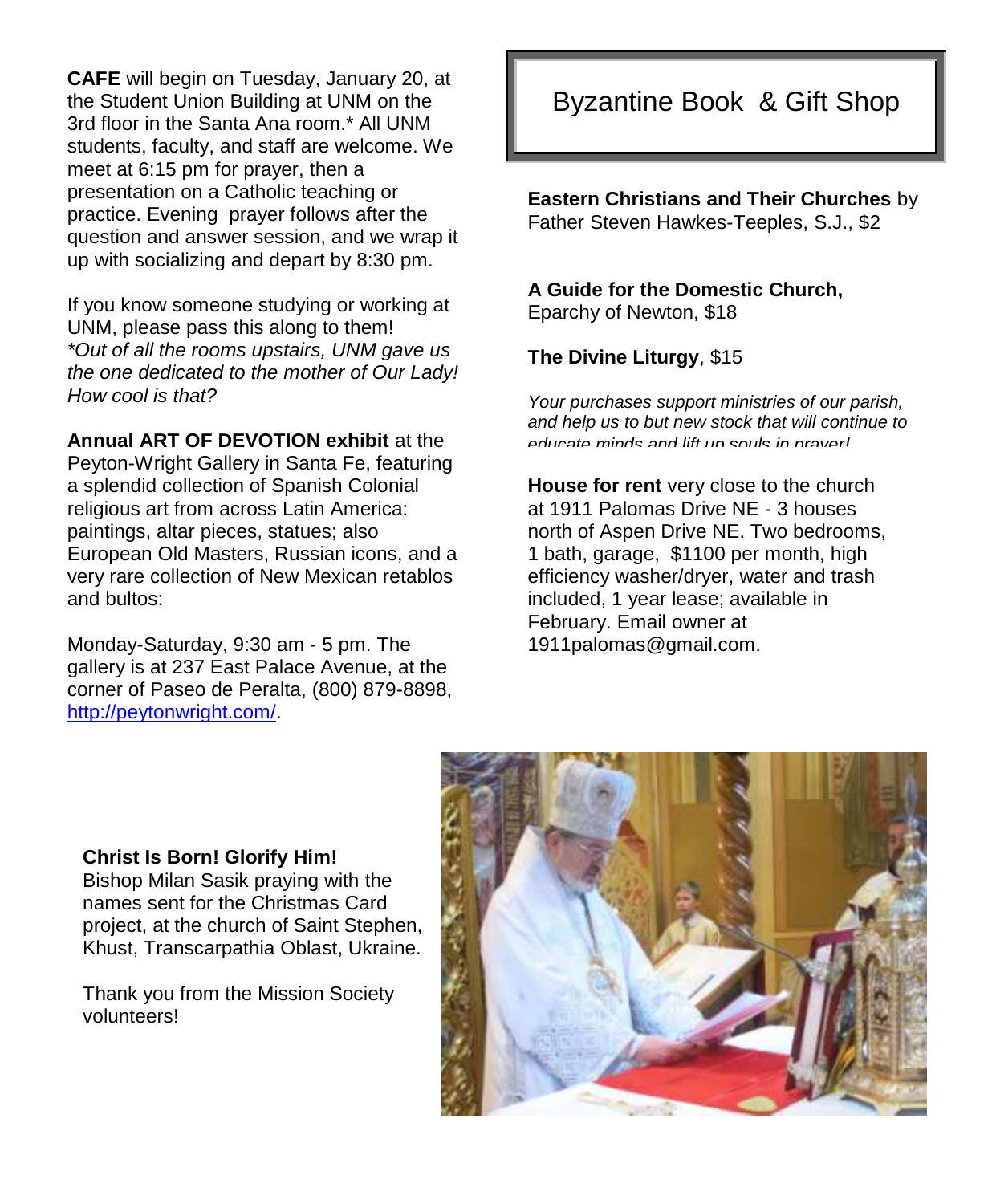# *All Souls Saturdays*

**It is therefore a holy and good thing, to pray for the dead, that they may be loosed from sins. 2 Maccabees 12:46.** All Souls Saturdays begin on February 7. Please update your list of your deceased**, first names only**, using the envelope provided in your 2015 box, and enclose an offering for Father Artur inside it if you wish.

The Divine Liturgy and Panachida are celebrated on the five All Souls Saturdays before, during and after Holy Great Fast.

## *Saint of the Week*

**January 21** is the feast of Saint Agnes, Virgin and Martyr. One of the most popular of the Roman woman martyrs, she was perhaps a child only thirteen years old, who had consecrated her virginity to Christ. She is depicted in art with a [lamb,](http://en.wikipedia.org/wiki/Domestic_sheep) as her name resembles the [Latin](http://en.wikipedia.org/wiki/Latin) word for "lamb", *agnus*. The name "Agnes" is actually derived from the feminine Greek adjective *"hagnē"* (ἁγνή) meaning "chaste, pure, sacred". She was killed in the last persecution of Christians on this date in 304 AD. She can also be carrying a palm, symbol of martyrdom, and a sword, as she was beheaded because she was a Roman citizen.

Her popularity among the Romans was such that her name is included in the Roman Canon of the Mass. Agnes's bones are conserved beneath the high altar in the basilica of *[Sant'Agnese fuori le mura](http://en.wikipedia.org/wiki/Sant%27Agnese_fuori_le_mura)* in Rome, built over the [catacomb](http://en.wikipedia.org/wiki/Catacomb) that housed her tomb. Her skull is preserved in a separate chapel in the church of *[Sant'Agnese in Agone](http://en.wikipedia.org/wiki/Sant%27Agnese_in_Agone)* in Rome's [Piazza Navona.](http://en.wikipedia.org/wiki/Piazza_Navona)

Every year on her feast day, two lambs are decked out in flowers and are blessed by the pope at the basilica, representing Saint Agnes's purity. The wool from the lambs is used to create [palliums,](http://www.newadvent.org/cathen/11427a.htm) the distinctive vestment given by the pope to each archbishop. The palliums are given on the feast of SS. Peter and Paul, June 29, when new archbishops come to Rome on the feast day of the papacy.